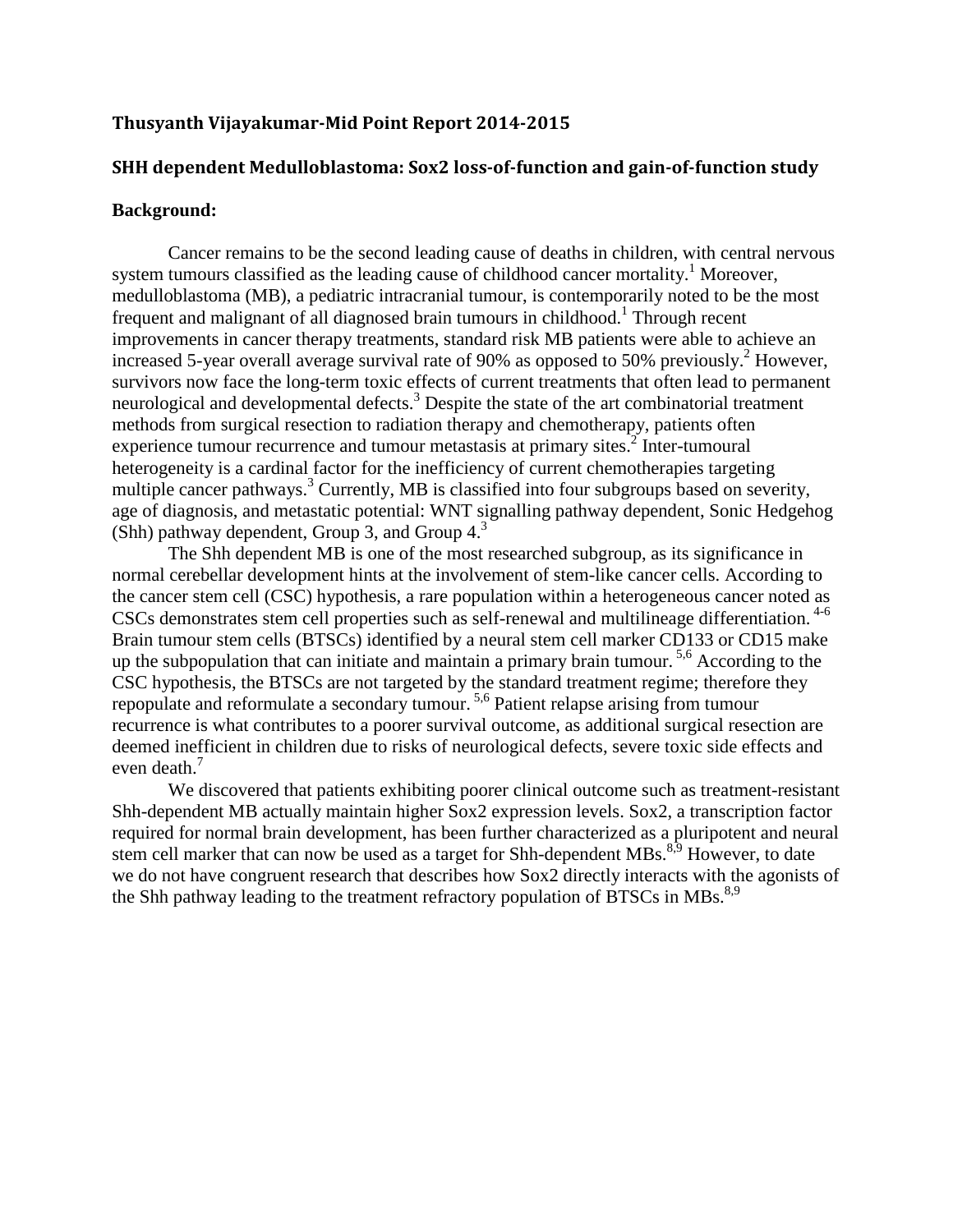### **References:**

- 1.) Gatta G., et al. Survival of European children and young adults with cancer diagnosed 1995–2002. *Eur J Cancer* **45**, 992–1005 (2009)
- 2.) Bao, S.*, et al.* Glioma stem cells promote radioresistance by preferential activation of the DNA damage response. *Nature* **444**, 756-760 (2006).
- 3.) Cho Y.J., Integrative genomic analysis of medulloblastoma identifies a molecular subgroup that drives poor clinical outcome, *J. Clin. Oncol*. **29**, 1424–1430 (2011)
- 4.) Bonnet, D. & Dick, J.E., Human acute myeloid leukemia is organized as a hierarchy that originates from a primitive hematopoietic cell. *Nat Med* **3**, 730-7 (1997).
- 5.) Singh, S.K. et al. Identification of a cancer stem cell in human brain tumors. *Cancer Res* **63**, 5821-8 (2003).
- 6.) Singh, S.K. et al. Identification of human brain tumour initiating cells. *Nature* **432**, 396- 401 (2004).
- 7.) Louis, D.N. et al. The 2007 WHO classification of tumours of the central nervous system. *Acta Neuropathol* **114**, 97-109 (2007).
- 8.) Sutter R., Cerebellar stem cells act as medulloblastoma-initiating cells in a mouse model and a neural stem cell signature characterizes a subset of human medulloblastomas, *Oncogene* **29**, 1845–1856 (2010)
- 9.) Ahlfeld, J., Favaro, R., Pagella, P., Kretzschmar, H.A., Nicolis, S., and Schu¨ ller, U. Sox2 requirement in sonic hedgehog-associated medulloblastoma. *Cancer Res.* **73**, 3796– 3807 (2013).

#### **Proposal:**

I plan to study the role of Sox2 in maintaining stem cell properties in BTSCs and provide a mechanism as to how these Sox2+ cells elude modern clinical therapies. I aim to achieve this goal through two objectives: 1) Create an *in vitro* chemo-radiotherapy treated Shh-dependent MB cell population that mimics the clinical recurrent BTSC profile. Self-renewal assay, flow cytometric analyses, and comparative gene analyses will be used to obtain a differential signature for primary vs. relapse BTSC population. 2) Create an *in vivo* model by using the Sox2 Shhdependent MB BTSCs identified from objective 1. NODSCID mice will be serially transplanted with the BTSC population obtained from objective 1, and treated with current clinical chemoradiotherapies to assess tumour-initiating capacity of BTSCs post-treatment. During various time points of the standard therapy we will collect *in vivo* tumour-engrafted mouse models and compare it to existing controlled xenograft mouse models. Immunohistochemistry, stem cell assays, and gene sequencing will be carried out to verify if the BTSC profile obtained through *in vitro* studies is translatable to the *in vivo* model. Ultimately, the differential signature can be used to generate agonists to target the BTSC population that gives rise to relapse, such that the void of surgery in patient relapse can be filled with effective chemotherapeutic treatments.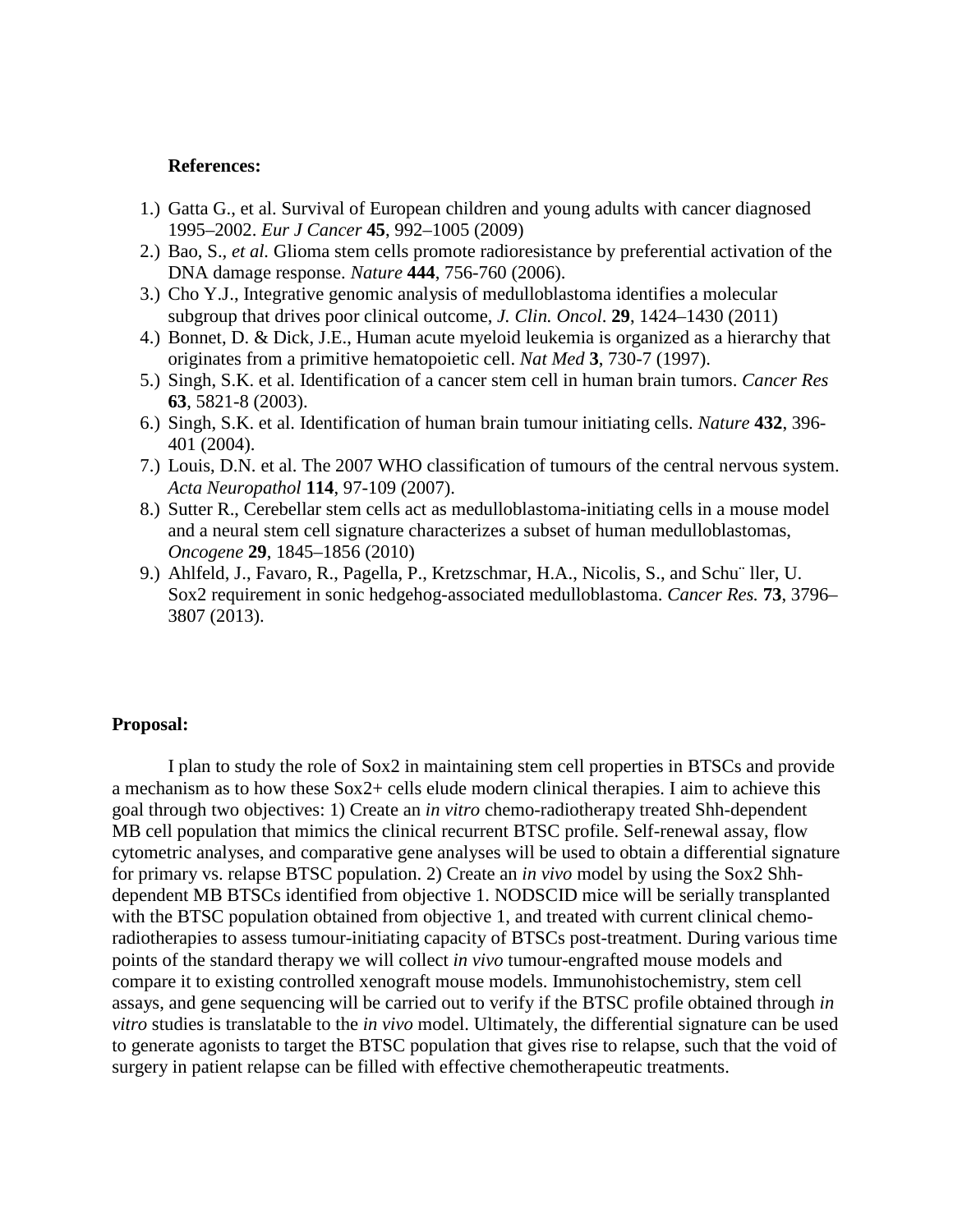## **During the summer (2014):**

What we did: **(Preliminary data from Singh Lab)**

- Through literature we have found in various MB patient cohorts, that Sox2 is highly expressed in group 2 (Shh-dependent MB).





- Through a patient survival analysis we can see that those group 2 MB patients with higher Sox2 expression levels demonstrate lower relapse-free and overall survival percentage.



- Of all 4 existing MB subgroups, a smaller group within the SHH(group 2) subgroup that is distinct *via* higher expression of Sox2, display worst patient prognosis.

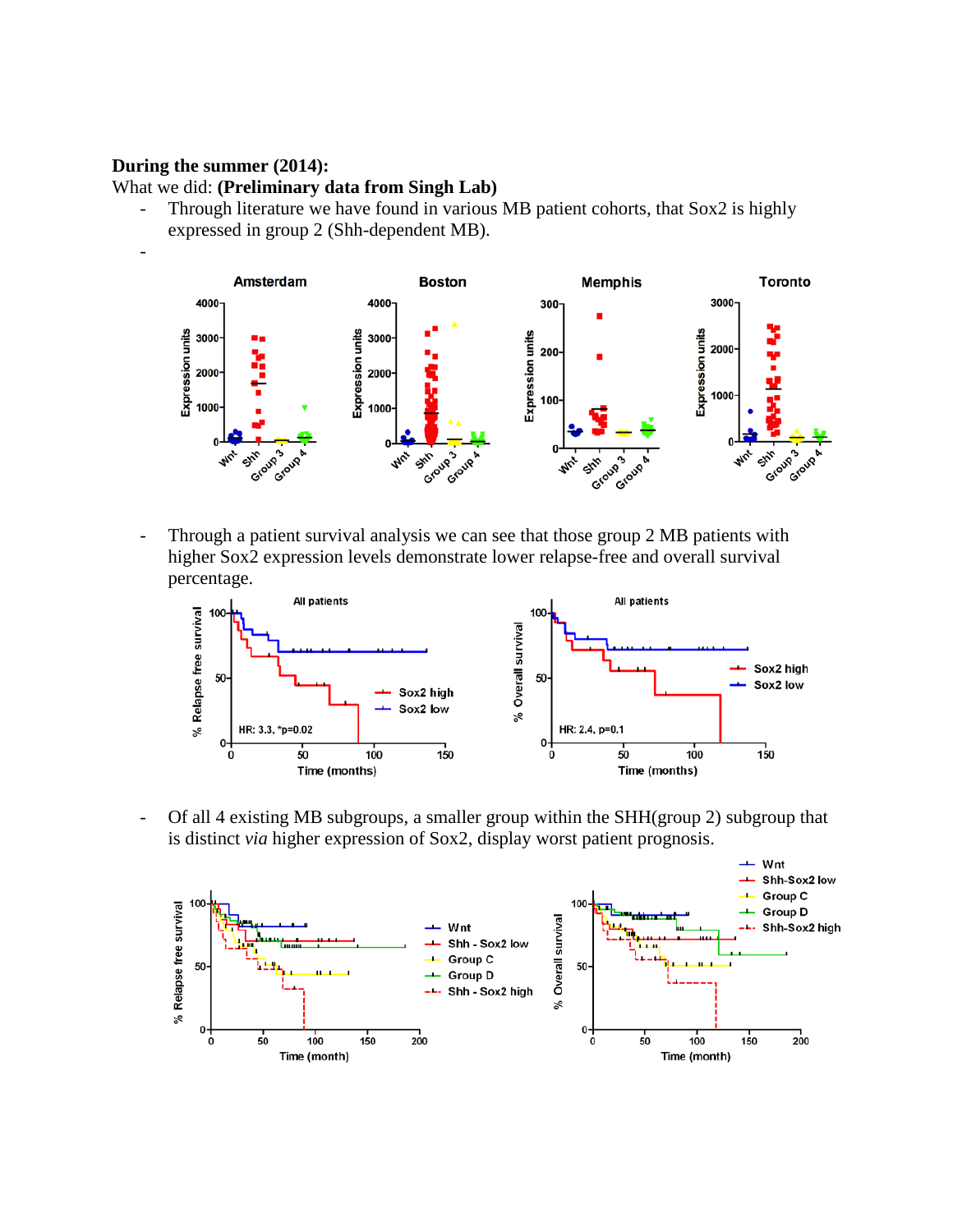Thus, the role of Sox2 was selectively chosen for study, to understand its signaling interactions and function(s) within a MB tumour.

**Most of the work done was to understand the problem and finding evidence to support it. Training at all levels from molecular to intracranial mouse injections to cell culture techniques were practiced and mastered.**

What results we obtained up to date:

We chose a group 2 cell line, DAOYs and sorted it for CD133+ and CD133-. These cells were also sorted for CD15+ and CD15- using flow cytometry. Those enriched for the markers were assumed to be representative of the BTIC population of the MB tumour samples.



The BTIC populations of DAOY lines enriched by CD15+ and CD133+ displayed higher Sox2 expression, indicating that Sox2 plays a role in the maintaining and perhaps even initiating the stem-like characteristics of the BTICs. Sox2 could potentially promote the BTICs to acquire the ability to completely reconstitute a complete heterogeneous tumour.

In order to understand the role of Sox2 within the SHH pathway, we needed to evaluate the link between significant factors within the pathway to Sox2. Since we know Gli1 is a down-regulated factor in the Sonic hedgehog pathway, we knocked down and overexpressed Gli1 to examine the effects on Sox2 expression.



As demonstrated by our results above, we see that Sox2 expressions fall as Gli1 is knocked down and Sox2 expressions rise as Gli1 is over expressed.

The last set experiments we did near the end of summer and fall term was to optimize knockdowns (KDs) and over-expressions (OEs) of Sox2 in different MB cell lines. Thus, various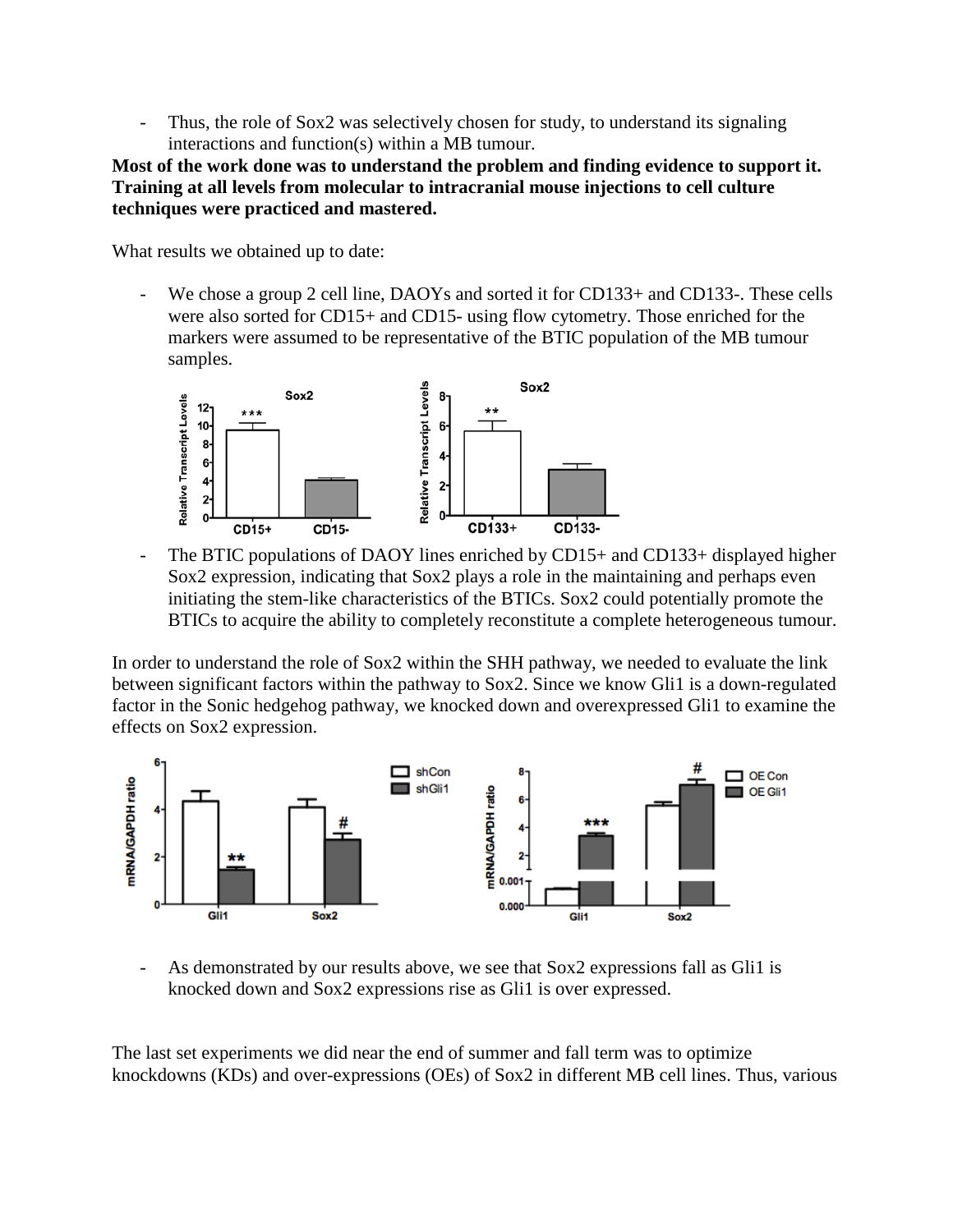vectors were used for transfections and transductions of DAOY cells. Yet the efficiency was not that high.



-Transfections that show low efficiency of knockdowns. If GFP marker fluoresces green than it indicates successful transfections or transductions of the vectors. However we do not see much green signals.

In order to enhance the specificity of the KDs and OEs, and increase the efficiency we started to work with a new CRISPR Cas9 technology. The grad students who have mentored me through this stage of the experiments continue to optimize and perfect this technique.

In terms of *in vivo* work, I have tried to optimize a mouse xenograft model that can replicate treatment tumour relapse model. This model has been consistently modified to mimic as much as possible the progression of medulloblastoma tumour in patients with the addition of therapies. The therapies include radiation and chemotherapy (Vincristine, Cisplatin, and Cyclophosphamide).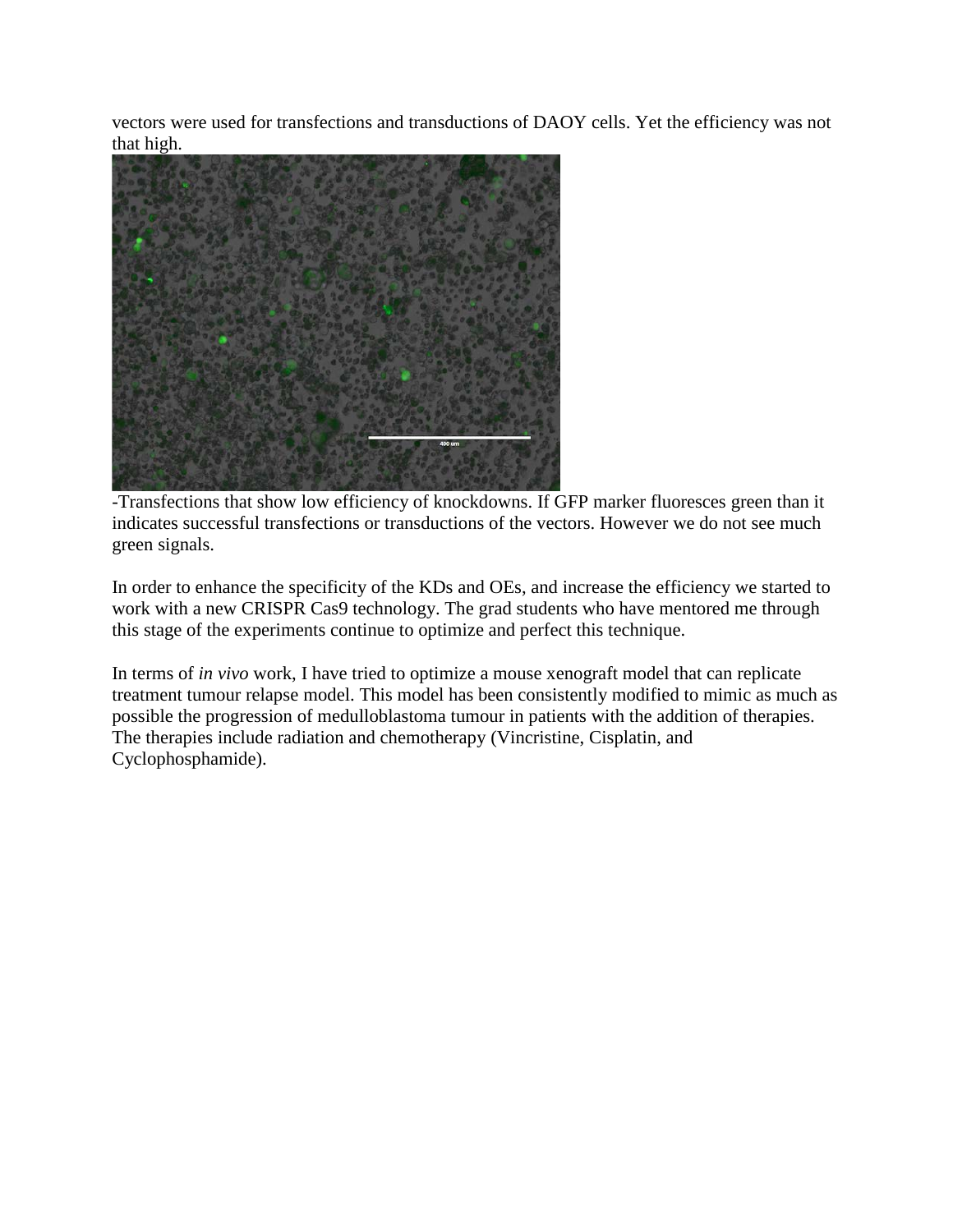

In the following summer I plan to use the animal model displayed above with group 2 MB cells lines such as Daoys to evaluate tumour cells at various time points with the expression of Sox2. There can be a comparison of normal tumour growth and Sox2 expression and how the Sox2 expression varies before, during and after chemo and radiation therapy.

However, first the in vitro experiments of knocking down (and overexpressing) Sox2 and then evaluating the effects on the cells themselves must be done. Thus, westerns and PCR will be done to validate the modulations of the cell lines. Then stem cell assays such as proliferation assays and self-renewal assays will be done to evaluate the functionality of the Sox2 protein and its role in cancer stem cells and treatment evasion.

### **2015 Summer Plan:**